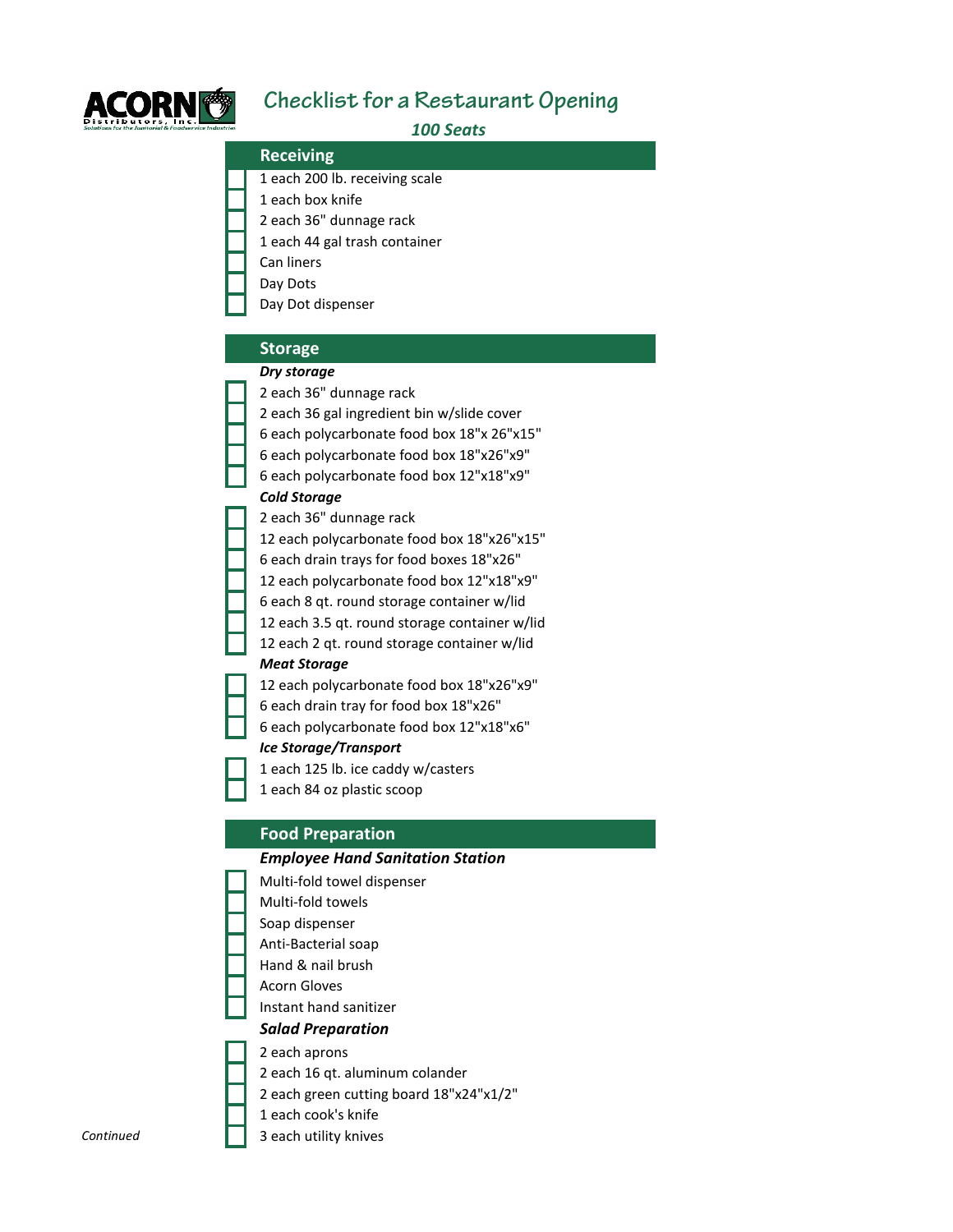*Salad Preparation* 1 each twin blade mincing knife 3 each paring knife 4 each 8 qt. s/s bowls 2 each 13 qt. s/s bowls 1 each 63 qt. aluminum salad bowl 1 each mixing bowl dolly stand 6 each 24 cup muffin pans 24 each sheet pans 18"x26"x1" 1 each sheet pan rack w/casters 1 pair 24 inch oven mitts 1 each 32 gal trash container Film & foil wrap Can liners Day Dots Day Dot dispenser *Meat, Poultry, Fish Preparation* 1 each red cutting board 18"x24"x1" 1 each blue cutting board 18"x24"x1" 1 each yellow cutting board 18"x24"x1" 1 each platform scale, fixed dial 2 lb.x1/8 oz. 1 each film dispenser 1 each foil dispenser 2 each bowl scraper, large blade 4 each 8 qt. s/s mixing bowls 4 each 6 qt. s/s mixing bowls 4 each 4 qt. s/s mixing bowls 2 each cook's knife 10" 2 each utility knife 8" 1 each bread knife 10" 1 each boning knife 6" 1 each clever 7" 1 each stainless knife rack 1 each 32 gal trash container Film & foil wrap Day Dots Day Dot dispenser Can liners Instant hand sanitizer *Bake Preparation* 3 sets measuring spoons 1 set dry measures, aluminum (.5 qt. ,1 qt., 2 qt., 4 qt.) 1 set liquid measures, aluminum (.5 qt. , 1 qt., 2 qt., 4 qt.) 1 each 1 cup measure 1 each aluminum scoop 24 oz. 1 each aluminum scoop 84 oz. 1 each s/s rotary sifter 1 each 14 inch aluminum sieve 2 each dough scraper 1 each pastry board 24"x30"x3" **Continued** 1 each rolling pin 18"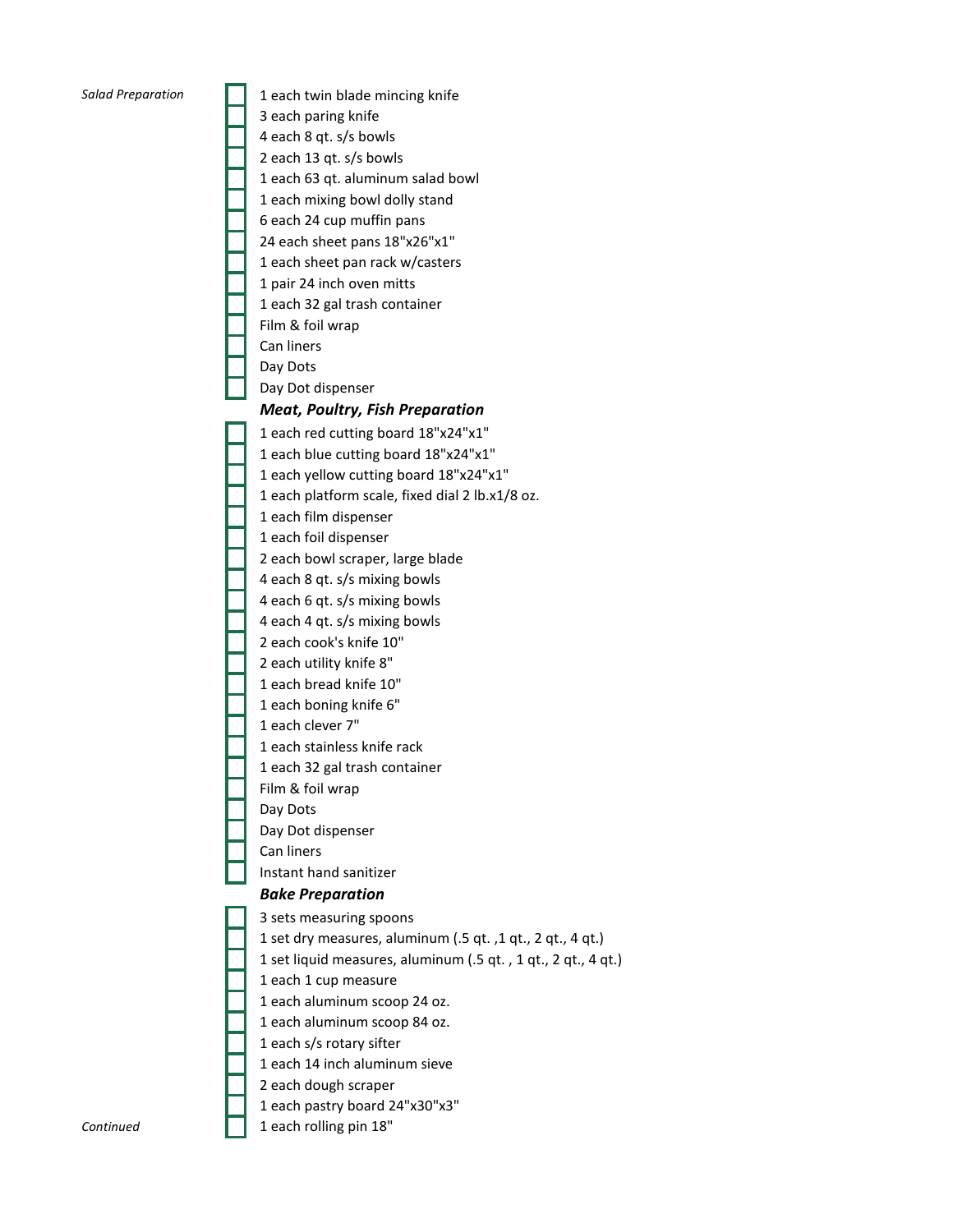*Bake Preparation* 1 each biscuit cutter 2 each spatulas - large blade 2 each pastry brush 2.5" 2 each spring form pan 4 each cake pans 10"x1.5" 12 each pie pans 9" 1 each 7 cut pie marker Film & foil wrap Potato Wrap (Foil Sheets) Day Dots Day Dot dispenser 1 each 44 gal trash container Can liners Instant hand sanitizer *Stock Pots* 2 each 40 qt. stock pot w/cover 2 each 32 qt. stock pot w/cover 3 each 20 qt. stock pot w/cover 1 each 40 qt. perforated inner basket *Sauce Pots* 2 each 14 qt. sauce pot w/cover 2 each 10 qt. sauce pot w/cover *Brazing Pans* 1 each 18 qt. brazier *Sauce Pans* 3 each 8 qt. sauce pans 2 each 5 qt. sauce pans 2 each 3 qt. sauce pans 2 each 2 qt. sauce pans 2 each 1 qt. sauce pans *Fry Pans* 2 each 14" aluminum fry pans 1 each dome lid for 14" fry pan 6 each 12" aluminum fry pans 2 each dome lids for 12" fry pans 12 each 10" aluminum fry pans 4 each 8" aluminum fry pans 1 each large aluminum double boiler (17-20 qts.) 1 each medium aluminum double boiler (10-15 qts.) *Spoons: Stainless* 1 each 15" solid spoon 1 each 15" perforated spoon 1 each 15" slotted spoon 3 each 13" solid spoon 3 each 13" perforated spoon 1 each 13" slotted spoon *Double Boiler* Note: Double boiler insets are sold separately

*Continued* 1 each 21" solid w/hook handle spoon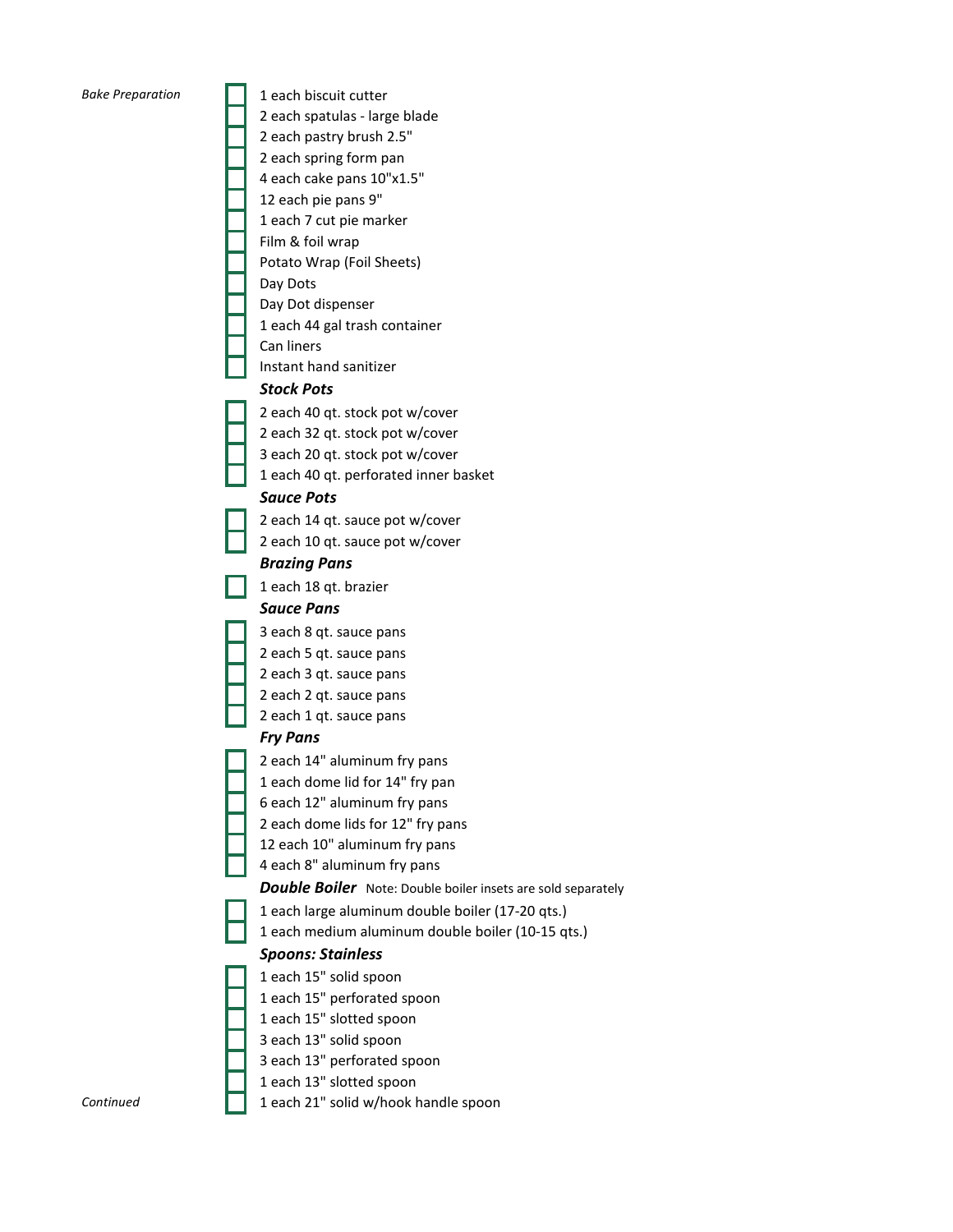#### *Spoons Spoons: Wood*

3 each 12" spoon 3 each 14" spoon

### *Ladles*

- 2 each 2 oz.
- 4 each 4 oz.
- 2 each 6 oz.
- 4 each 8 oz.
- 2 each 12 oz.
- 1 each 32 oz. flat bottom transfer ladle

#### *Tongs*

- 3 each 16" spring tong
- 4 each 12" spring tong
- 4 each 9" spring tong

## *Strainers*

- 1 each 10" china cap medium mesh
- 1 each 8" fine mesh
- 2 each 8" double medium mesh
- 1 each 10" double medium mesh
- 1 each 14" reinforced double medium mesh

#### *Thermometers*

- 2 each 0° 220° pocket test with 6" stem -calibratable
- 2 each 50° 550° pocket test with 6" stem calibratable
- 1 each 50° 550° kettle therm. with side clip

## **Fryer Station**

- 1 each culinary fry basket 1/4" mesh
- 1 each 5"x6" fine mesh skimmers
- 1 each 16" tong
- 1 each 2 bulb heat lamp
- 1 each insert pan full 2.5" deep w/pan grate
- 1 each seasoning dredge
- 1 each fryer thermometer 50°- 550°
- 1 pair grease proof oven mitts
- 1 each grease filter cone
- 1 case grease filters

## **Grill Station**

- 3 each 16" tongs
- 1 each large turner 4"x8" blade
- 1 each medium turner 2.75"x8" blade
- 1 each grill brush
- 1 pair oven mitts flame retardant
- 2 each sauce mops
- 1 each insert pan 1/4, 4" deep
- 1 each meat fork w/hook handle 21"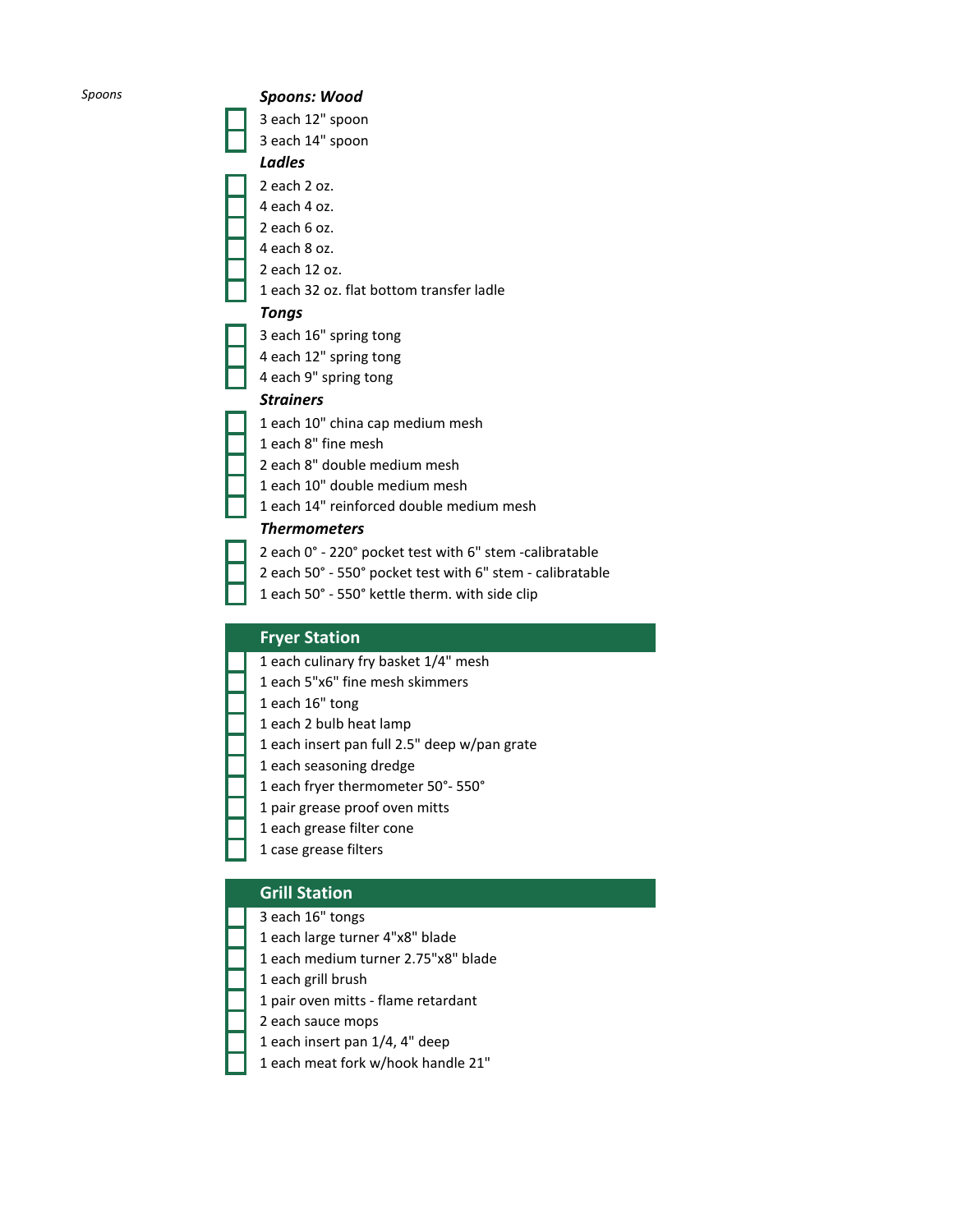## **Griddle Station**

- 1 each large turner 4"x8" blade
- 1 each medium turner 2.75"x8" square end blade
- 1 each grill scraper
- 1 each steak weight 9.5"x5.75"- 3 lb. iron
- 1 each toast/bacon weight 11"x9"- 2 lb. aluminum
- 1 each batter/oil dispenser
- 1 each grill brick holder
- 1 case grill bricks
- 1 each butter wheel
- 2 each s/s seasoning dredges
- 1 each griddle thermometer

#### **Baking Oven**

1 each timer

1 each aluminum scoop 20 oz.

#### **Hot Table**

| 3 each 20.5" adapter bars                    |
|----------------------------------------------|
| 6 each 12.5" adapter bars                    |
| 6 each insert pans full 2.5" deep            |
| 4 each insert pans full 4" deep              |
| 2 each insert pans full 2.5" deep perforated |
| 4 each insert pans half 2.5" deep            |
| 4 each insert pans half 4" deep              |
| 1 each insert pans half 2.5" deep perforated |
| 6 each insert pans 1/3, 2.5" deep            |
| 4 each insert pans 1/3, 4" deep              |
| 4 each insert covers full w/notch            |
| 6 each insert covers half w/notch            |
| 6 each insert covers 1/3 w/notch             |
| 4 each 8 qt. vegetable inset w/cover         |
| 2 each 8 oz. food portioners solid           |
| 2 each 8 oz. food portioners perforated      |
| 2 each 4 oz. food portioners solid           |
| 2 each 4 oz. food portioners perforated      |
| 1 ea thumb activated disher #8               |
| 1 ea thumb activated disher #12              |
| 4 each 13" spoon solid                       |
| 4 each 13" spoon perforated                  |
| 2 each 13" spoon slotted                     |
| 2 each 12" tongs                             |
| 1 each 2 bulb heat lamp                      |
| 1 each insert pan 2.5" deep w/pan grate      |
| 1 each 4 oz. ladle                           |
| 1 each 8 oz. ladle                           |
| 60 each 2.5 oz. s/s oyster cocktail cup      |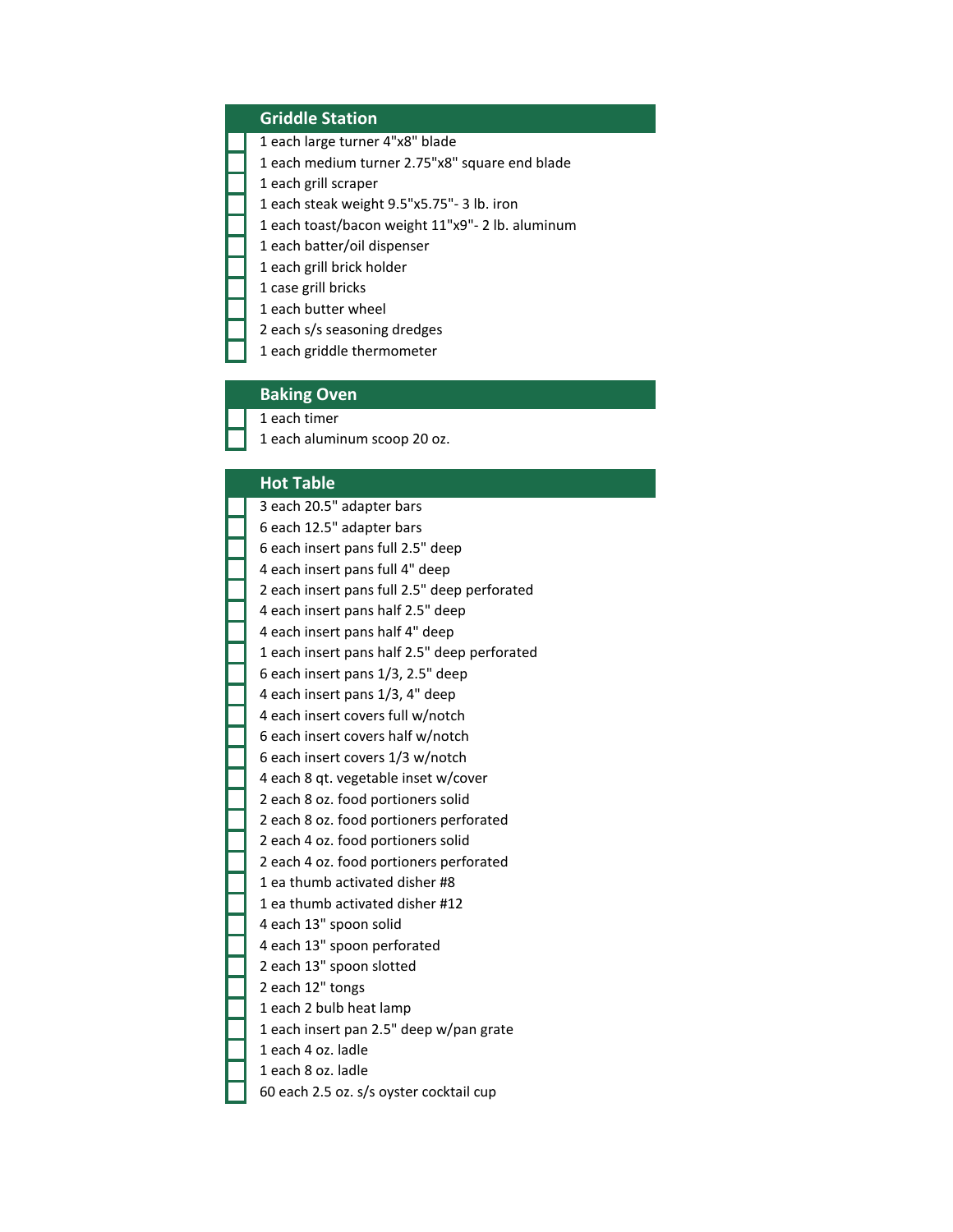#### **Table Top**

#### *Dinnerware*

20 dozen dinner plates

20 dozen salad plates

10 dozen platters

9 dozen soup/salad bowls

10 dozen bouillons

20 dozen fruits

8 dozen coffee cups

8 dozen saucers

8 dozen 18 oz. nappie bowl

20 dozen bread & butter

10 dozen 5 oz. ramekins

5 dozen 12 oz. rarebit dishes

#### *Glassware*

15 dozen 14 oz. large beverage 20 dozen 10 oz. water 12 dozen 5 oz. juice 6 dozen 4.5 oz. sherbert

#### *Flatware*

30 dozen teaspoons 15 dozen dessert/oval bowl spoons 15 dozen ice tea spoons 15 dozen bouillon spoons 30 dozen dinner forks 15 dozen salad forks 20 dozen dinner knives *Tabletop Accessories* 84 each salt & pepper shakers 60 each bread baskets 12 each 12 oz. s/s creamers 36 each sugar pack holders 36 each table tents 12 each oil & vinegar sets 36 each table lamps 2 each 2 element coffee warmer 2 each decaf coffee decanters 2 each regular coffee decanters 1 each iced tea urn 4 each amber ice tea pitchers 4 each clear water pitchers 2 each gel filled refreezing crocks for non dairy creamers 2 each gel filled refreezing crocks for lemon wedges w/lid 2 each 12 oz. s/s ice scoops 6 each 14" rubber coated nonslip beverage trays 12 each oval rubber coated nonslip waiter's tray 22"x27" 12 each chrome tray stands w/rubber feet 1 each s/s dessert tray 12"x14"

*Continued* 1 each 6 hole flatware dispenser w/ cylinders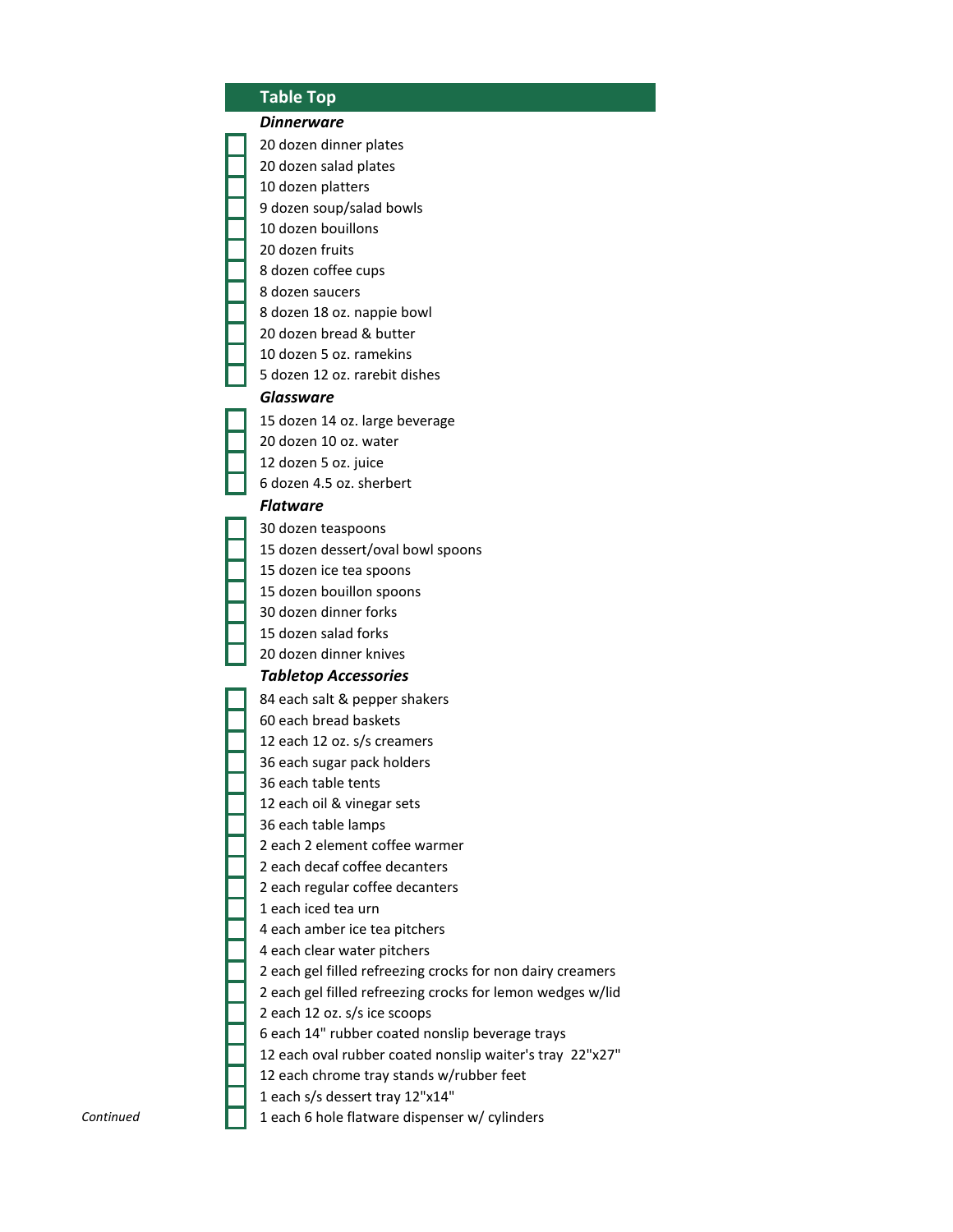*Tabletop Accessories* 6 each 2 way booster seats 6 each high chairs 12 each tip trays 12 each check minder 4 each slim trash cans 2 each 3 shelf bus carts 12 each 7" tall bus tubs 2 each manual carpet sweeper 1 each lobby dust pan w/broom 2 each rubber coated aprons 3 pair insulated gloves 1 each scrap block 15 each 36 compartment glass racks 5 each plate/tray racks 5 each multipurpose rack 4 each flat rack 1 each rack dolly 24 each poly cylinders 1 each maximum hold dishwasher thermometer 2 pair insulated rubber gloves 1 each pot brush 20" 2 each pot brush 8" 2 each general pan brush 1 each triple glass brush 12 each stainless metal sponges 12 each green pads

#### **Entrance/Lobby**

#### 1 each sand urn

- 1 each menu board
- 1 each toothpick dispenser
- 1 each mint tray
- 60 each menu covers

#### **Bar Service**

- Multi-fold Towel Dispenser
- Multi-fold Towels
- Soap Dispenser
- Anti- Bacterial Soap
- 2 each round lemon boards 8"
- 2 each paring knives
- 1 each drink mixer
- 2 each cocktail shakers
- 6 each mixing glasses 2 each cocktail strainers
- 2 each ice scoops
- 
- 2 each jumbo can tapper
- 2 each bottle cap lifters
- 1 set salt & pepper
- **Continued** 1 each wine opener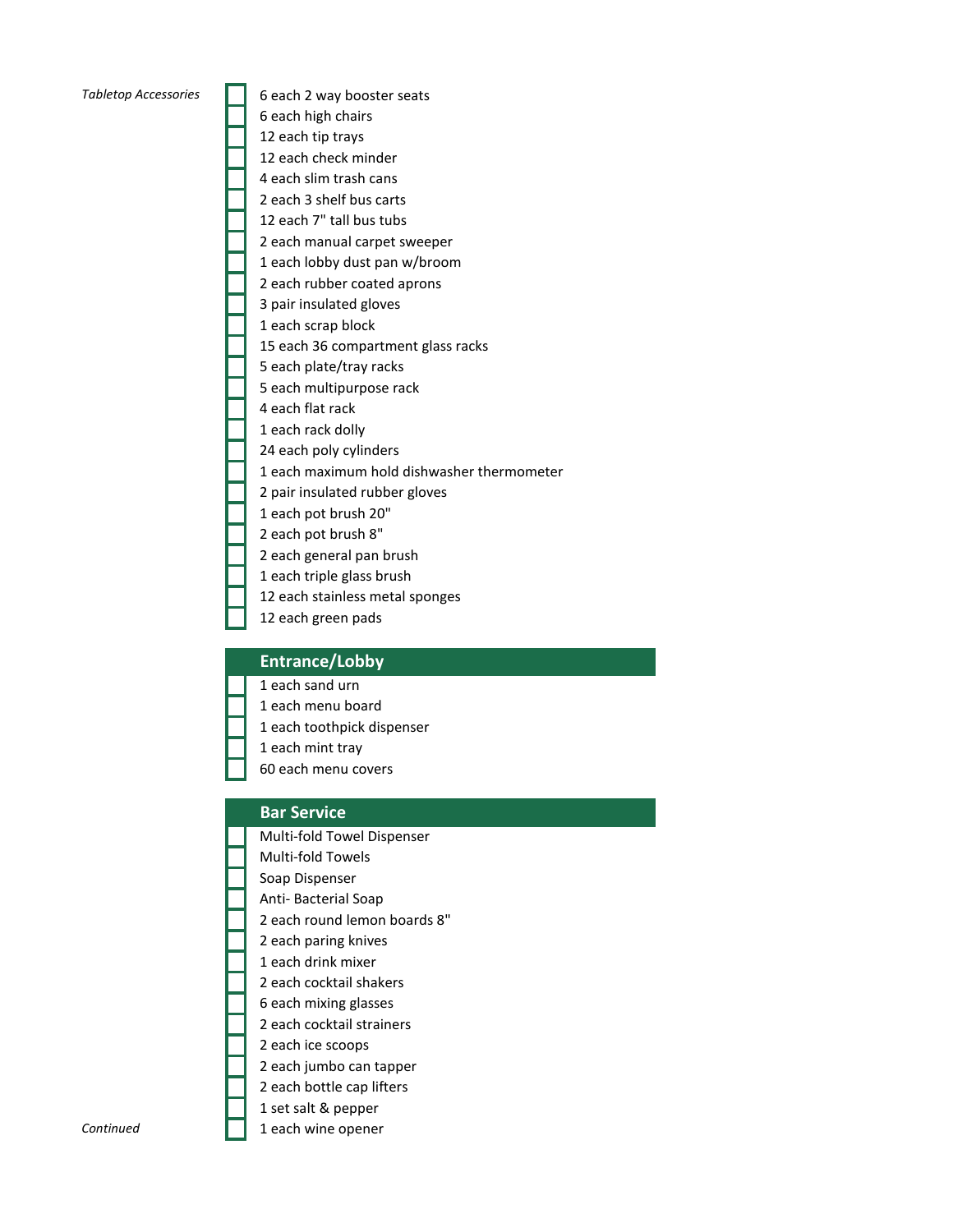**Bar Service** 1 each muddler 1 each zester 2 each condiment caddies 2 each bar caddies 1 set drink mix system with back up gallons, pints, quarts 2 each stainless bar spoons 10" 1 each glass rimmer 3 each bar mats 2 each service mats 6 each tip trays Straws Beverage Napkins Sword Pics Low Suds Glass Cleaner Rinse Sink Sanitizer 4 each hand & nail brushes 2 each Hi-Lo brushes w/squeegee 1 each drain brush 1 each steam kettle brush 2 each coffee decanter brush 1 each bake pan lip brush 2 each coffee urn brushes 1 each stack oven brush 4 each heavy duty hand brush 12 each spray bottles 16 oz. 144 each hand towels 2 each mop buckets & wringer 2 each mops 2 each wet floor signs 1 each counter brush 2 each floor brooms 12 each 32 gal trash cans w/lids 4 each dollies for 32 gal trash can 4 each rectangular trash cans 1 each bucket opener 4 each spatulas - large blade 1 each stainless box grater 4 each vegetable peelers 1 each parer/corer 1 each egg slicer 1 each egg divider 1 each lemon/tomato wedger 1 each melon baller 1 each apple divider 2 each vegetable brushes 1 each commercial food processor 1 each table mount can opener

*Continued*